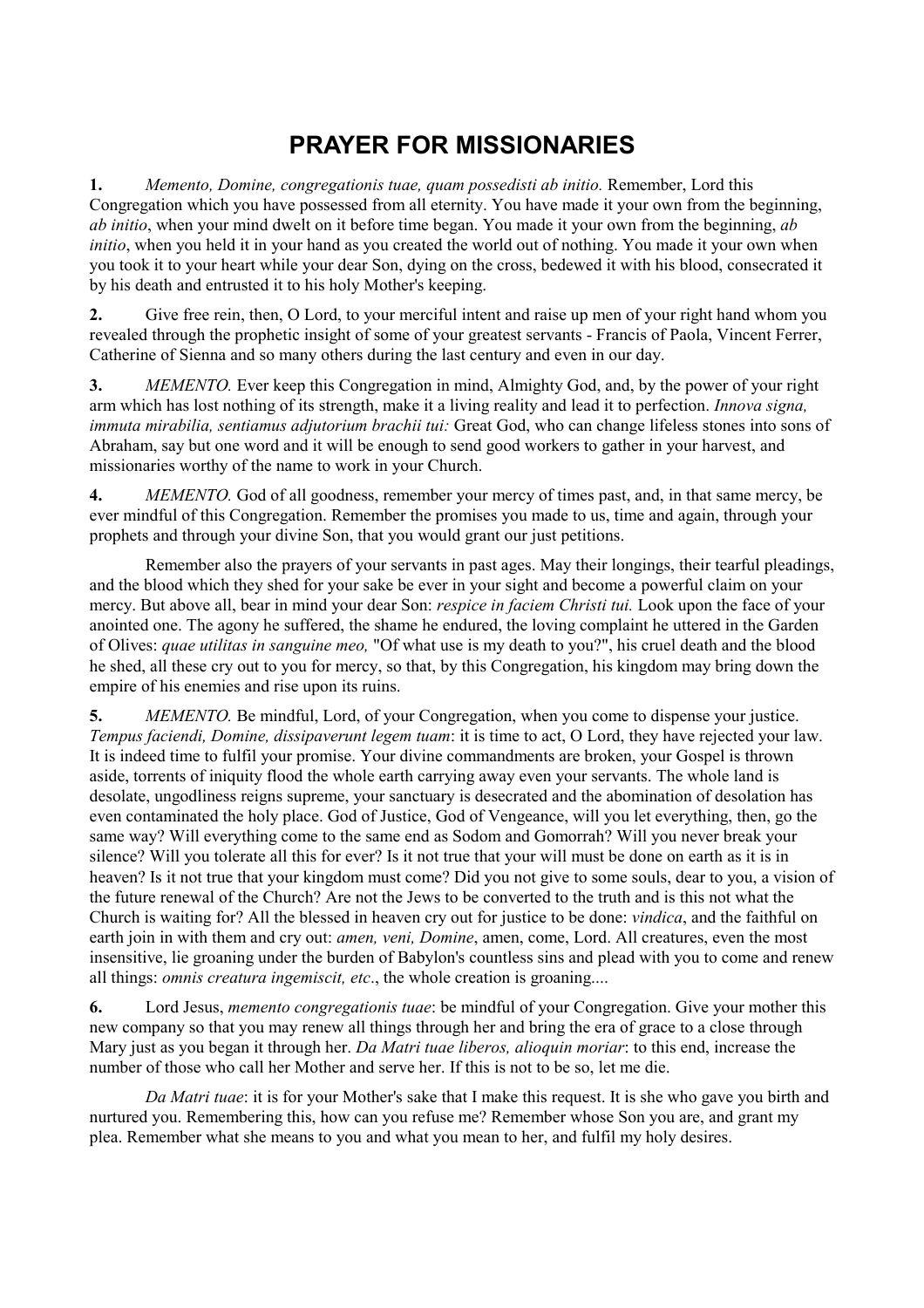It is no personal favour that I ask, but something which concerns your glory alone, something you can and, I make bold to say, you must grant since not only are you true God having all power in heaven and on earth, but you are also the most dutiful of sons with an infinite love for your Mother.

**7.** What, then, am I asking for? *Liberos*, men who are free, priests who are free with the freedom that comes from you, detached from everything, without father, mother, brothers, sisters or relatives and friends as the world and the flesh understand them, without worldly possessions to encumber or distract them, and devoid of all self-interest.

**8.** *Liberos*: men who are free but still in bondage to your love and your will; men after your own heart who, without taint or impediment of self-love, will carry out your will to the full and, like David of old, lay low all your enemies, with the Cross for their staff and the Rosary for their sling: *in baculo Cruce et in virga Virgine*.

**9.** *Liberos*: men as free as the clouds that sail high above the earth, filled with the dew of heaven, and moving, without let or hindrance, according to the inspiration of the Spirit. They are included among those whom the prophet had in mind when he asked: *qui sunt isti qui sicut nubes volant? Ubi erat impetus spiritus illuc gradiebantur*, What men are these who move like clouds in the sky, wherever the Spirit leads them?

**10.** *Liberos*: free men. Men always available, always ready to obey you when those in authority speak. Always with the words of Samuel on their lips: *praesto sum,* here I am; always ready to be on the move and to suffer with you and for you, just as the Apostles were: *eamus et moriamur cum illo,* let us go and die along with him.

**11.** *Liberos*: true children of Mary whom she has conceived and begotten by her love, nurtured and reared, upheld by her and enriched with her graces.

**12.** *Liberos*: true servants of the Blessed Virgin who, like a Dominic of old, will range far and wide, with the holy Gospel issuing from their mouths like a bright and burning flame, and the Rosary in their hands, and bay like your watchdogs, burn like fire and dispel the darkness of the world like a sun. Their inspiration will be their authentic devotion to Mary which will be interior and devoid of all hypocrisy, exterior but not critical, prudent and well-informed, tender without indifference, constant without fickleness, holy without presumption. In this way, they will crush the head of the serpent wherever they go and ensure that the curse you have laid upon it of old will be fulfilled to the letter: *inimicitias ponam inter te et mulierem, inter semen tuum et semen ipsius et ipsa conteret caput tuum*, I will put enmity between you and the woman and between your seed and her seed and he shall bruise your head.

**13.** True it is, indeed, great God, as you yourself have foretold, that the devil will lie in wait to attack the heel of this mysterious woman, that is, the little company of her children who will come towards the end of time. There will be great enmity between the blessed posterity of Mary and the accursed issue of Satan, the only enmity which you have instigated. The children of Belial will wage war against the children of your blessed Mother and afflict them with persecutions which will have no other outcome than to make more manifest, in a striking manner, the power of your grace, their courage and virtue, and the reality of your Mother's authority. It cannot be otherwise since, from the beginning of time, you have appointed this humble Virgin to crush this proud spirit under her heel: *Ipsa conteret caput tuum*.

**14.** *Alioquin moriar*: otherwise, I would be better dead. Would it not be better for me to be dead, Lord, than to see you offended daily so deliberately and with such impunity and, daily, to stand, myself, in everincreasing danger of being swept away by the ever-swelling flood of iniquity? I would rather die a thousand deaths than endure such a fate. Send me your help from heaven or let me die.

Were it not for the hope that I have that, sooner or later, the interests of your glory will prevail and that you will hear this poor sinner's prayer, as you have heard so many others: *iste pauper clamavit et Dominus exaudivit eum*, I would make mine the ultimate plea of your prophet: *tolle animam meam*, take away my life. Yet, my trust in you is so great that I am inspired to cry out like another of your prophets: *non moriar sed vivam et narrabo opera Domini*, I will live and proclaim the Lord's mighty works. This I will do until the time comes when I can say with Simeon: *nunc dimittis servum tuum in pace, quia viderunt oculi mei, etc.*, now, O Lord, you let your servant depart in peace because my eyes have seen your salvation.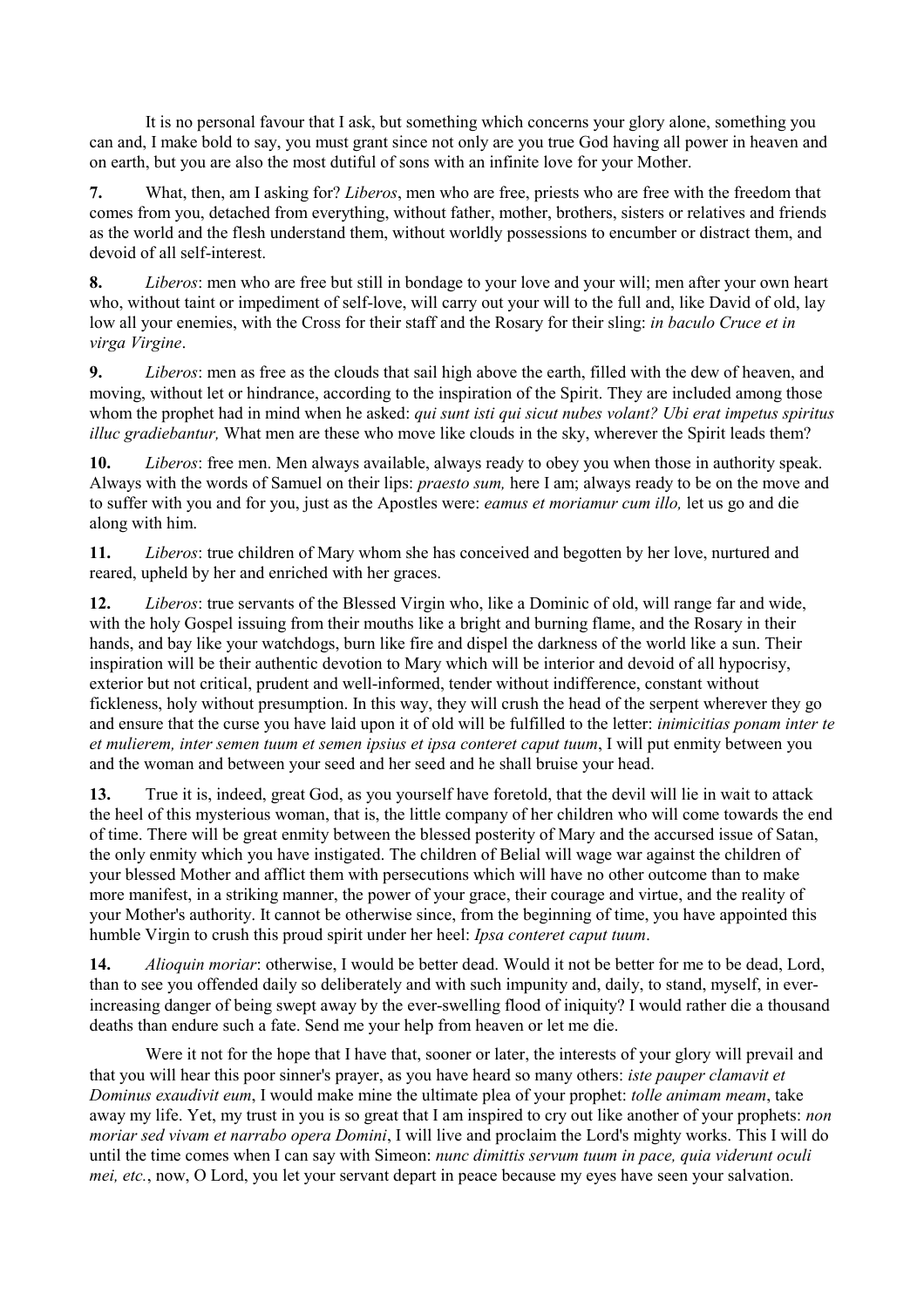**15.** *MEMENTO*. Holy Spirit, be ever mindful that it is you who, with Mary as your faithful spouse, are to bring forth and fashion the children of God. In her and with her, you brought forth the Head of the Church and, in the same way, you will bring all his members into being. Within the Trinity, none of the divine persons is begotten by you. Outside the Trinity, you are the begetter of all the children of God. All the saints who have ever existed or will exist until the end of time, will be the outcome of your love working through Mary.

**16.** The reign especially attributed to God the Father lasted until the Flood and ended in a deluge of water. The reign of Jesus Christ ended in a deluge of blood, but your reign, Spirit of the Father and the Son, is still unended and will come to a close with a deluge of fire, love and justice.

**17.** When will it happen, this fiery deluge of pure love with which you are to set the whole world ablaze and which is to come, so gently yet so forcefully, that all nations, Moslems, idolaters and even Jews, will be caught up in its flames and be converted? *Non est qui se abscondat a calore ejus. Accendatur:* none can shield himself from the heat it gives, so let its flames rise. Rather let this divine fire which Jesus Christ came to bring on earth be enkindled before the all-consuming fire of your anger comes down and reduces the whole world to ashes. *Emitte Spiritum tuum et creabuntur et renovabis faciem terrae*: when you breathe your Spirit into them, they are restored and the face of the earth is renewed. Send this all-consuming Spirit upon the earth to create priests who burn with this same fire and whose ministry will renew the face of the earth and reform your Church.

**18.** *Memento Congregationis tuae*: it is to be a congregation, a gathering, a selection, a picked handful of predestined men to be chosen by you from among those who are in the world: *Ego elegi vos de mundo*, I have chosen you from amidst the world.

 You are to select from all these fierce wolves a flock of peaceful sheep; from all these ugly crows, a flight of pure doves and royal eagles; from all these buzzing hornets, a swarm of honey-bees; from all these slow-moving tortoises, a herd of nimble deer; from all these timid hares, a pride of bold lions.

 Lord, *congrega nos de nationibus*, gather us in from every nation. Bring us together and unite us and may all the glory be given to your holy and mighty name!

**19.** You revealed the coming of this noble company to one of your prophets who concealed the secret of this revelation under the cloak of obscure but divinely inspired words:

*1. Pluviam voluntariam segregabis, Deus, haereditati tuae et infirmata est, tu vero perfecisti eam.* 

 *2. Animalia tua habitabunt in ea. Parasti in dulcedine tua pauperi, Deus.* 

 *3. Dominus dabit verbum evangelizantibus virtute multa.* 

 *4. Rex virtutum dilecti dilecti in speciei domus dividere spolia.* 

 *5. Si dormiatis inter medios cleros, pennae columbae deargentatae et posteriora dorsi ejus in pallore auri.* 

 *6. Deus discernit caelestis reges super eam, nive dealbabuntur in Selmon; mons Dei, mons pinguis.* 

 *7. Mons coagulatus, mons pinguis; ut quid suspicamini montes coagulatos.* 

 *8. Mons in quo beneplacitum est Deo habitare in eo, etenim Deus habitabit in finem.*

**20.** What is meant, Lord, by this abundant rain that you have stored up for your languishing heritage, if not these holy missionaries, Mary's children, whom you are to gather together and set apart from the rest of men for the good of your Church, at present so weakened and besmirched by the crimes of her children?

**21.** And who are these creatures and these poor folk who will dwell in the heritage you have given them and there feed on the divine sweetness you have prepared for them? They are none other than the poor missionaries, entirely dependent on Providence, who will feast to their heart's content on the spiritual delights you provide for them. They are none other than those mysterious animals described by Ezechiel who will have the kindly nature of a man - witness their selfless and beneficent love of their neighbour; the face and boldness of a lion - witness their holy anger, their burning and prudent zeal against the devil and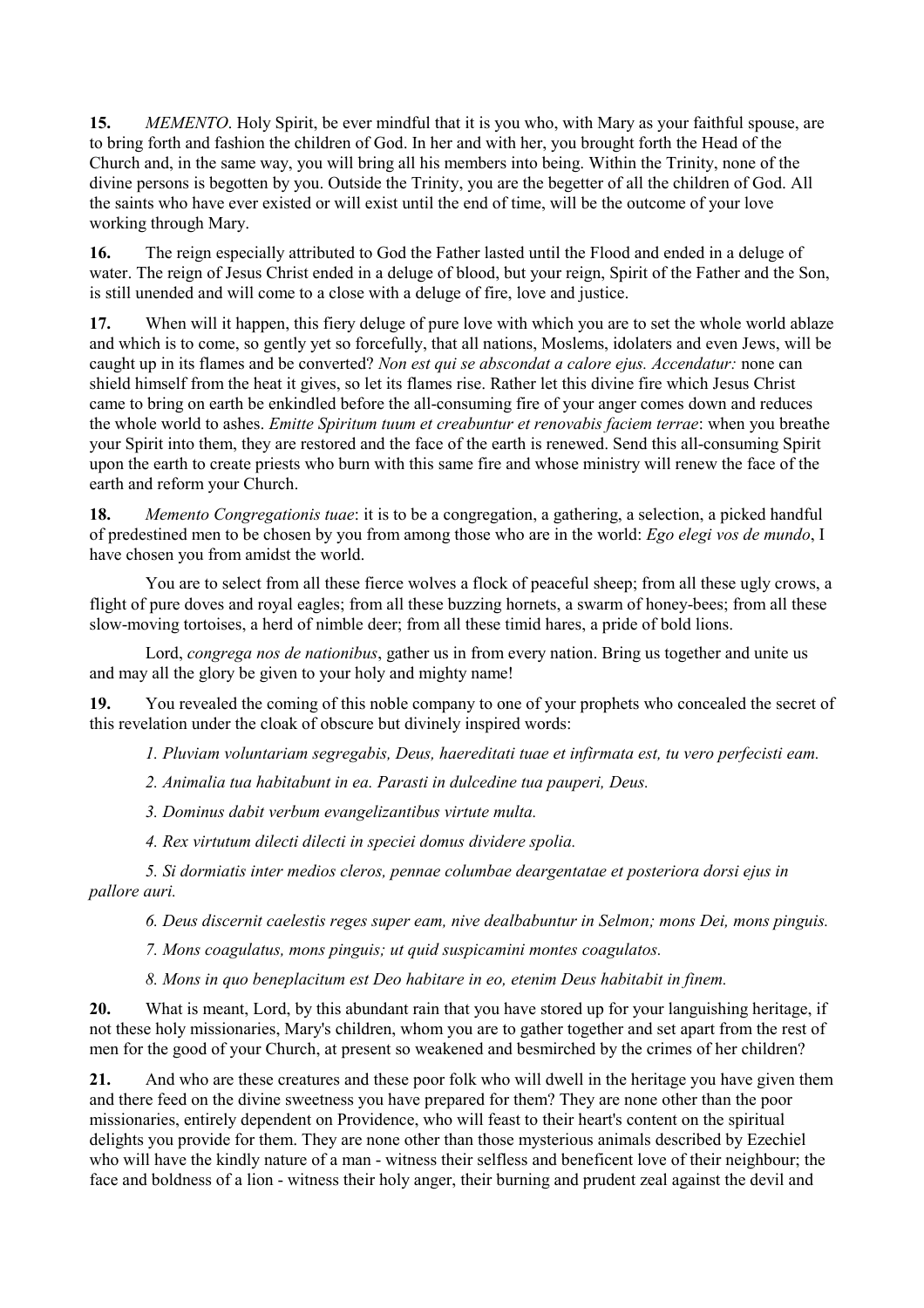the children of Babylon; the strength of an ox - witness their apostolic labours and their self-mortification; the soaring flight of an eagle - witness the height of their contemplation. Such will be the missionaries you have in mind for your Church. They will look kindly on their fellow-men, fearlessly on your enemies, impartially on themselves and, when they look on you, they will be carried away in contemplation.

**22.** These followers of the Apostles will preach with great power and effect. So powerful will their impact be that they will stir the minds and hearts of all who hear them. It is to them that you will give your word - *dabit verbum*; the very words of your own mouth and wisdom: *dabo vobis os et sapientiam cui non poterunt resistere omnes adversarii vestri*, and none of their enemies will be able to withstand them.

**23.** It is among these men so dear to you, that you, Holy Spirit, as the greatest gift that Jesus Christ, the beloved Son, has made to men, will be pleased to dwell since, in all the missions they undertake, their sole aim will be to give glory to you for the spoils they have won from your enemies: *Rex virtutum dilecti dilecti et speciei domus dividere spolia*.

**24.** The silver wings of the dove will be theirs because of their total dependence on Providence and their devotion to Mary; *inter medios cleros pennae columbae deargentatae*, they shall be covered with silver like the wings of a dove, by the purity of the doctrine they teach and their irreproachable life; *et posteriora dorsi ejus in pallore auri*, for them the silvered pinions of the dove will be the perfect love they have for their neighbour which enables them to bear with his shortcomings, and their great love for Jesus Christ which enables them to carry his cross.

**25.** You alone, King of heaven and King of Kings, will set these men apart like kings and make them purer than the snows on Zalmon, the mountain of God, where all good things grow in abundance, this strong and compact mountain where God delights to dwell, and dwell forever.

 Lord, God of truth, who is symbolised by this mysterious mountain of which so many marvels are told, if not Mary, your beloved spouse, whose beginnings are established on the heights: *Fundamenta ejus in montibus sanctis. Mons in vertice montium*, where all other mountains end.

 Blessed, a thousandfold blessed, are those priests whom you have chosen with such care to dwell with you on this divine mountain of all delights. There they will become kings for eternity by their contempt of the world and their nearness to God, and purer than snow by their union with Mary, your beautiful, pure and immaculate spouse. They will be enriched by the dew of heaven above and the fat of the earth beneath, and all the blessings of time and eternity which Mary possesses in such abundance will be theirs.

 From the summit of this mountain, they will, like Moses of old, address their ardent prayers to heaven, turning them into the weapons which will overcome or convert their enemies.

 This is the mountain on which Jesus Christ, who dwells there forever, will teach them in his own words the meaning of the eight beatitudes.

 It is on this mountain that they will be transfigured as he was on Mount Thabor; that they will die with him as he died on Calvary, and from it, they will ascend to heaven as he did from the Mount of Olives.

**26.** *Memento Congregationis tuae*. *Tuae*: Be mindful of this, your Congregation, for it is you alone who must, by your grace, make it a living reality. If man is the first to put his hand to the work, nothing will come of it. If he contributes anything of his own to what you are doing, the entire undertaking will be warped and come down in ruins.

*Tuae Congregationis*: your own Congregation. *Opus tuum fac*, it is your work, great God. Make your divine purpose a reality. Muster your chosen men from every corner of your dominions. Call them and gather them together. Mobilise them and make of them an army to fight against your enemies.

**27.** Look, Lord God of hosts, the captains of war are forming companies, each with its full complement of soldiers; and potentates have recruited vast armies. The ship-owners have whole fleets at their disposal, and the merchants are thronging to the markets and fairs. What a motley assembly of ungodly men! Thieves, drunkards and profligates gather together every day under the flimsiest pretexts in order to oppose you! Blow a whistle, beat a drum, show the blunt point of a sword, promise a withered laurel branch as a reward, offer a piece of gold or silver; in short, a whiff of fame, a worthless reward, a vile beastly pleasure, and, in